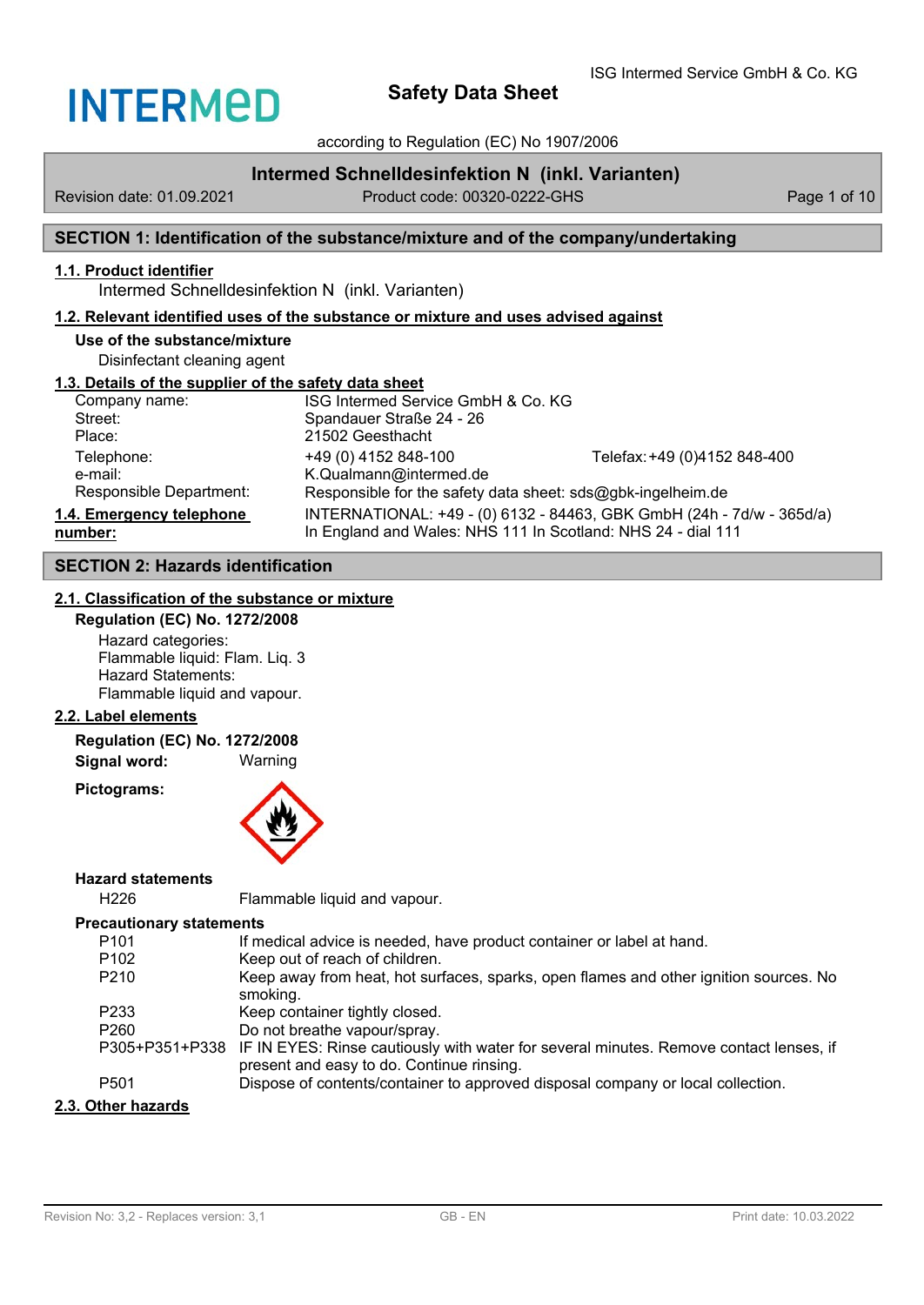

according to Regulation (EC) No 1907/2006

## **Intermed Schnelldesinfektion N (inkl. Varianten)**

Revision date: 01.09.2021 Product code: 00320-0222-GHS Page 2 of 10

According to Regulation (EC) No 1907/2006 (REACH) none of the substances, contained in this product are a PBT / vPvB substance.

The mixture does not contain substance(s) included in the list established in accordance with Article 59(1) of REACH for having endocrine disrupting properties, or is not identified as having endocrine disrupting properties in accordance with the criteria set out in Commission Delegated Regulation (EU) 2017/2100 or Commission Regulation (EU) 2018/605

Vapours may form explosive mixture with air.

#### **SECTION 3: Composition/information on ingredients**

#### **3.2. Mixtures**

#### **Chemical characterization**

Alcoholic solution

#### **Hazardous components**

| CAS No  | IChemical name                        |               |                   | Quantity |
|---------|---------------------------------------|---------------|-------------------|----------|
|         | IEC No                                | IIndex No     | IREACH No         |          |
|         | IGHS Classification                   |               |                   |          |
| 64-17-5 | <b>IEthanol</b>                       |               | $< 50 \%$         |          |
|         | l200-578-6                            | 1603-002-00-5 | 101-2119457610-43 |          |
|         | Flam. Liq. 2, Eye Irrit. 2; H225 H319 |               |                   |          |

Full text of H and EUH statements: see section 16.

#### **Specific Conc. Limits, M-factors and ATE**

| <b>CAS No</b> | IEC No     | <b>IChemical name</b>                    | Quantitvl |
|---------------|------------|------------------------------------------|-----------|
|               |            | Specific Conc. Limits, M-factors and ATE |           |
| 64-17-5       | 1200-578-6 | <b>IEthanol</b>                          | $<$ 50 %  |
|               |            | IEve Irrit. 2: H319: >= 50 - 100         |           |

#### **SECTION 4: First aid measures**

#### **4.1. Description of first aid measures**

#### **General information**

Remove contaminated soaked clothing immediately. If you feel unwell, seek medical advice.

#### **After inhalation**

Move to fresh air in case of accidental inhalation of vapours. In the event of symptoms refer for medical treatment.

#### **After contact with skin**

Wash with water and soap as a precaution.

#### **After contact with eyes**

Rinse immediately with plenty of water, also under the eyelids, for at least 15 minutes. If eye irritation persists, consult a specialist.

## **After ingestion**

Do not induce vomiting. Summon a doctor immediately. Induce vomiting only upon the advice of a physician.

#### **4.2. Most important symptoms and effects, both acute and delayed**

Contact with eyes may cause irritation. Inhalation of vapours in high concentration can cause narcotic effects. Repeated or prolonged exposure may cause skin irritation and dermatitis, due to degreasing properties of the product.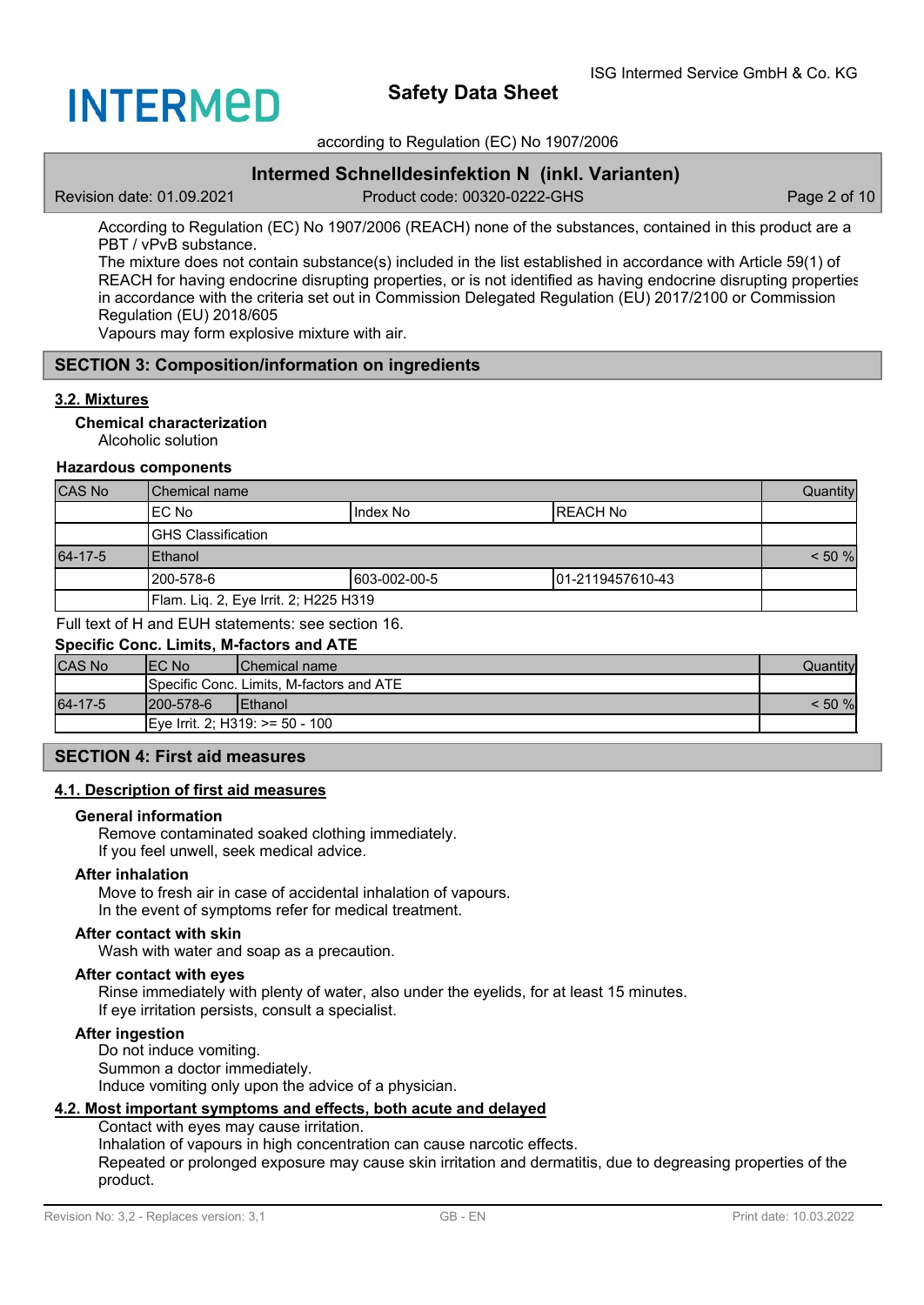

according to Regulation (EC) No 1907/2006

## **Intermed Schnelldesinfektion N (inkl. Varianten)**

Revision date: 01.09.2021 Product code: 00320-0222-GHS Page 3 of 10

# **4.3. Indication of any immediate medical attention and special treatment needed**

Treat symptoms.

## **SECTION 5: Firefighting measures**

#### **5.1. Extinguishing media**

#### **Suitable extinguishing media**

Alcohol-resistant foam, dry chemical, carbon dioxide (CO2), water-spray.

#### **Unsuitable extinguishing media**

Full water jet

#### **5.2. Special hazards arising from the substance or mixture**

### Fire may produce:

carbon monoxide and carbon dioxide

#### **5.3. Advice for firefighters**

Use breathing apparatus with independent air supply. Protective suit.

#### **Additional information**

Vapours are heavier than air and spread along ground.

The vapour/air mixture is explosive, even in empty, uncleaned receptacles.

Cool containers at risk with water spray jet.

Fire residues and contaminated firefighting water must be disposed of in accordance with the local regulations.

#### **SECTION 6: Accidental release measures**

#### **6.1. Personal precautions, protective equipment and emergency procedures**

#### **General advice**

Ensure adequate ventilation. Keep away sources of ignition. Keep away noninvolved persons.

#### **For non-emergency personnel**

Do not breathe vapours. Avoid contact with skin, eyes and clothing.

#### **For emergency responders**

In case of vapour formation use respirator. Use personal protective clothing.

#### **6.2. Environmental precautions**

Do not discharge into the drains/surface waters/ground water.

## **6.3. Methods and material for containment and cleaning up**

### **For containment**

Prevent spread over a wide area (e.g. by containment or oil barriers).

## **For cleaning up**

Soak up with inert absorbent material (e.g. sand, silica gel, acid binder, universal binder). Shovel into suitable container for disposal.

## **6.4. Reference to other sections**

Observe protective instructions (see Sections 7 and 8). Information for disposal see section 13.

## **SECTION 7: Handling and storage**

## **7.1. Precautions for safe handling**

## **Advice on safe handling**

Keep container tightly closed.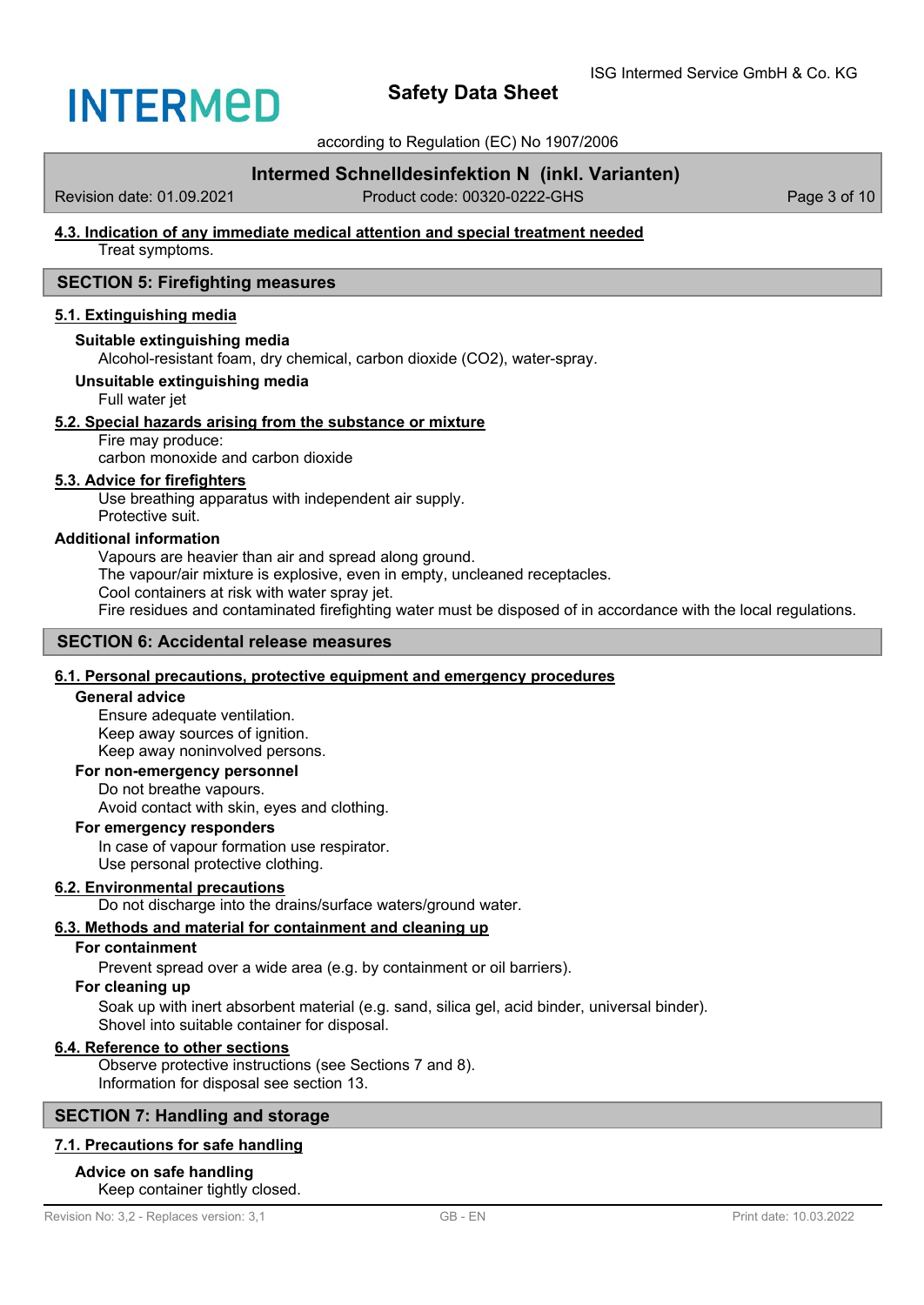

according to Regulation (EC) No 1907/2006

## **Intermed Schnelldesinfektion N (inkl. Varianten)**

Revision date: 01.09.2021 Product code: 00320-0222-GHS Page 4 of 10

Ensure adequate ventilation.

Avoid contact with skin, eyes and clothing.

**Advice on protection against fire and explosion**

Do not smoke - volatile.

Do not spray on a naked flame or any other incandescent material.

#### **7.2. Conditions for safe storage, including any incompatibilities**

#### **Requirements for storage rooms and vessels**

Keep container tightly closed in a dry, cool and well-ventilated place.

#### **Hints on joint storage**

Incompatible with oxidizing agents.

## **Further information on storage conditions**

Keep away from food, drink and animal feeding stuffs.

#### **7.3. Specific end use(s)**

Disinfectant cleaning agent

### **SECTION 8: Exposure controls/personal protection**

#### **8.1. Control parameters**

#### **Exposure limits (EH40)**

| <b>CAS No</b> | Substance | ppm <sub>1</sub> |      | mg/m <sup>3</sup> fibres/ml | Category  | Origin |
|---------------|-----------|------------------|------|-----------------------------|-----------|--------|
| 64-17-5       | Ethanol   | 1000             | 1920 |                             | TWA (8 h) | WEL    |

#### **8.2. Exposure controls**

#### **Appropriate engineering controls**

Ensure adequate ventilation, especially in confined areas.

### **Protective and hygiene measures**

Do not inhale vapours. Wash hands before breaks and at the end of workday. When using do not eat, drink or smoke. Avoid contact with skin, eyes and clothing. Remove and wash contaminated clothes before re-use.

#### **Eye/face protection**

If used properly, no need to wear eye protection. Otherwise wear protective goggles with integrated side shields.

#### **Hand protection**

Also suitable are gloves made of:

Polychloropren - CR (0,5 mm): Breakthrough time > 4 h

Nitrile rubber/nitrile latex - NBR (0,35 mm): Breakthrough time > 4 h

Butyl rubber - Butyl (0,5 mm): Breakthrough time > 8 h

Fluoro-rubber - FKM (0.4 mm): Breakthrough time > 8 h

Polyvinyl chloride - PVC (0.5 mm): Breakthrough time > 4 h

This recommendation refers exclusively to the chemical compatibility and the lab test conforming to EN 374 carried out under lab conditions.

Requirements can vary as a function of the use. Therefore it is necessary to adhere additionally to the recommendations given by the manufacturer of protective gloves.

#### **Skin protection**

Long sleeved clothing (DIN EN ISO 6530)

#### **Respiratory protection**

No personal respiratory protective equipment normally required.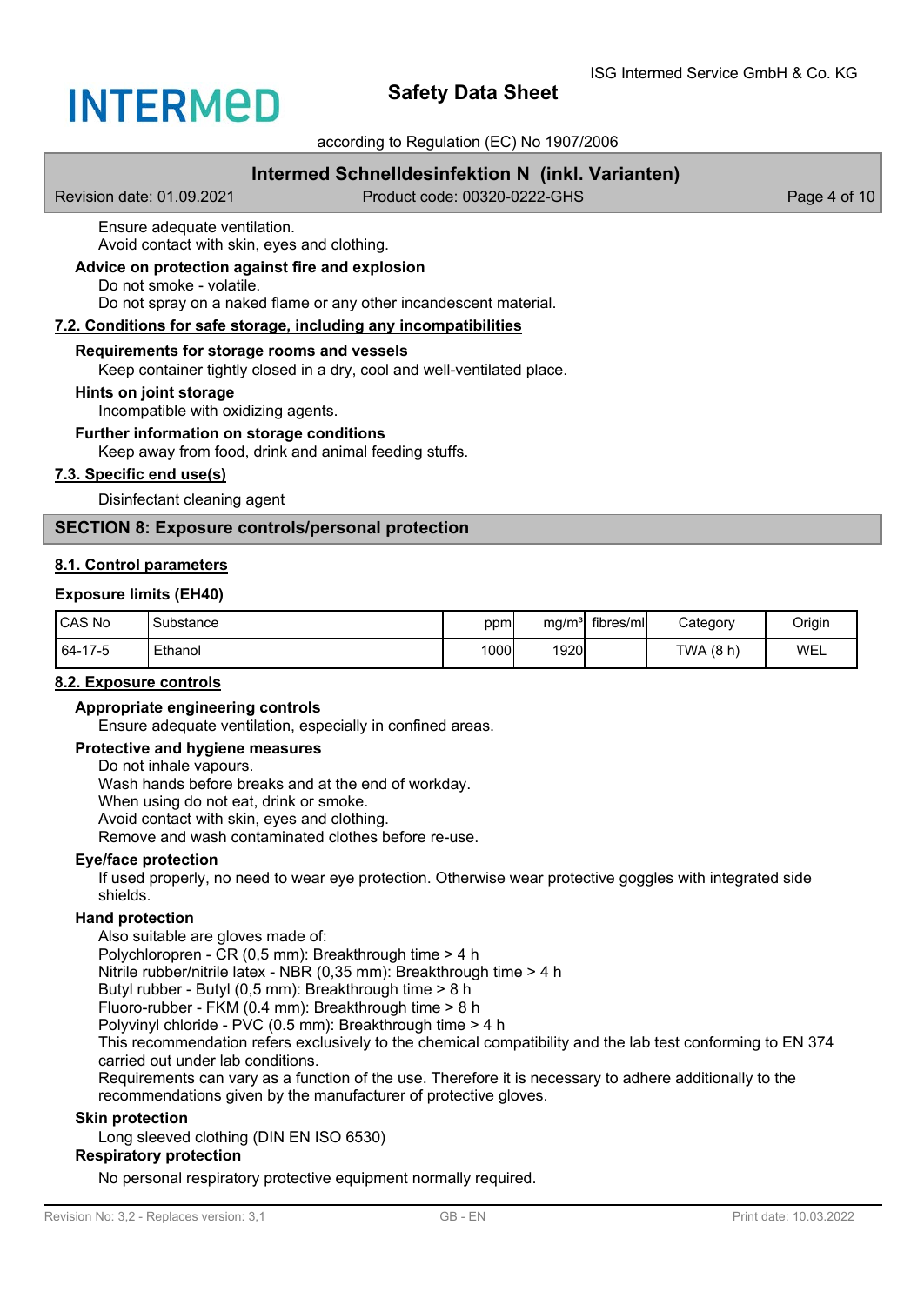according to Regulation (EC) No 1907/2006

## **Intermed Schnelldesinfektion N (inkl. Varianten)**

Revision date: 01.09.2021 Product code: 00320-0222-GHS Page 5 of 10

In case of insufficient ventilation wear suitable respiratory equipment (gas filter type A) (EN 14387).

## **SECTION 9: Physical and chemical properties**

## **9.1. Information on basic physical and chemical properties**

| Physical state:<br>Colour:                 | Liquid<br>Colourless                                                                                 |                    |
|--------------------------------------------|------------------------------------------------------------------------------------------------------|--------------------|
| Odour:                                     | alcoholic / Perfumed (scented)                                                                       |                    |
|                                            |                                                                                                      | <b>Test method</b> |
| pH-Value (at 20 °C):                       | approx. 11                                                                                           |                    |
| Changes in the physical state              |                                                                                                      |                    |
| Melting point/freezing point:              | $<$ - 10 $^{\circ}$ C                                                                                |                    |
| Boiling point or initial boiling point and | approx. 85 °C                                                                                        |                    |
| boiling range:<br>Sublimation point:       | n.a.                                                                                                 |                    |
| Softening point:                           | n.a.                                                                                                 |                    |
| Flash point:                               | 24 °C                                                                                                |                    |
| Sustaining combustion:                     | Sustaining combustion                                                                                |                    |
| <b>Flammability</b>                        |                                                                                                      |                    |
| Solid/liquid:                              | n.d.                                                                                                 |                    |
| Gas:                                       | n.a.                                                                                                 |                    |
| <b>Explosive properties</b>                |                                                                                                      |                    |
|                                            | The product is considered non-explosive; nevertheless explosive vapour/air mixture can be generated. |                    |
| Lower explosion limits:                    | 3,5 vol. $%$ *)                                                                                      |                    |
| Upper explosion limits:                    | 15 vol. % *)                                                                                         |                    |
| Auto-ignition temperature:                 | 425 °C *)                                                                                            |                    |
| <b>Self-ignition temperature</b><br>Solid: | n.d.                                                                                                 |                    |
| Gas:                                       | n.a.                                                                                                 |                    |
| Decomposition temperature:                 | n.d.                                                                                                 |                    |
| <b>Oxidizing properties</b>                |                                                                                                      |                    |
| Not oxidising.                             |                                                                                                      |                    |
| Vapour pressure:<br>(at 20 $°C$ )          | 58 hPa *)                                                                                            |                    |
| Density (at 20 °C):                        | $0,92 - 0,93$ g/cm <sup>3</sup>                                                                      |                    |
| Bulk density:                              | n.a.                                                                                                 |                    |
| Water solubility:<br>(at 20 $^{\circ}$ C)  | Miscible                                                                                             |                    |
| Partition coefficient n-octanol/water:     | n.d.                                                                                                 |                    |
| Viscosity / dynamic:                       | n.a.                                                                                                 |                    |
| Viscosity / kinematic:                     | n.a.                                                                                                 |                    |
| Flow time:                                 | n.a.                                                                                                 |                    |
| Relative vapour density:                   | n.d.                                                                                                 |                    |
| Evaporation rate:                          | n.d.                                                                                                 |                    |
| Solvent separation test:                   | n.d.                                                                                                 |                    |
| Solvent content:                           | $< 50 \%$                                                                                            |                    |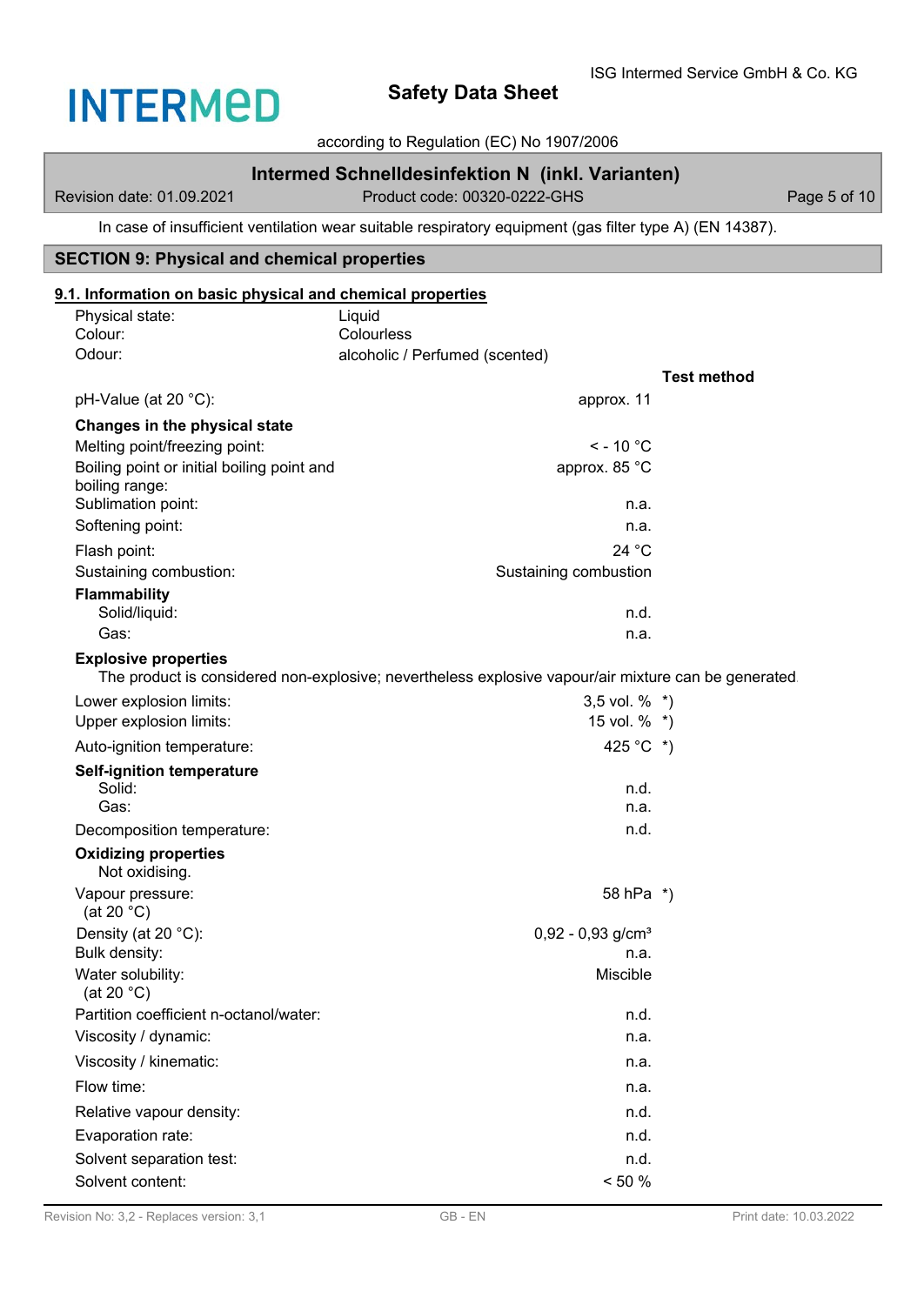according to Regulation (EC) No 1907/2006

## **Intermed Schnelldesinfektion N (inkl. Varianten)**

Revision date: 01.09.2021 Product code: 00320-0222-GHS Page 6 of 10

## **9.2. Other information**

\*) Ethanol

## **SECTION 10: Stability and reactivity**

#### **10.1. Reactivity**

No decomposition if stored and applied as directed.

#### **10.2. Chemical stability**

Stable under normal conditions.

#### **10.3. Possibility of hazardous reactions**

Reactions with oxidizing agents.

#### **10.4. Conditions to avoid**

Vapour/air mixtures are explosive at intensive warming. Heating can release vapours which can be ignited.

## **10.5. Incompatible materials**

oxidizing agents

#### **10.6. Hazardous decomposition products**

No hazardous decomposition products known.

Fire may produce: Carbon monoxide and carbon dioxide

**SECTION 11: Toxicological information**

# **11.1. Information on hazard classes as defined in Regulation (EC) No. 1272/2008**

#### **Acute toxicity**

Based on available data, the classification criteria are not met. No toxicological data available. Ethanol LD50/oral/rat: > 2000 mg/kg [OECD 401] LD50/dermal/rabbit: > 2000 mg/kg [OECD 401] LC50/inhalation/rat: > 20 mg/l/4h

#### **Irritation and corrosivity**

Based on available data, the classification criteria are not met.

#### **Sensitising effects**

Based on available data, the classification criteria are not met.

### **Carcinogenic/mutagenic/toxic effects for reproduction**

Based on available data, the classification criteria are not met.

### **STOT-single exposure**

Based on available data, the classification criteria are not met.

## **STOT-repeated exposure**

Based on available data, the classification criteria are not met.

## **Aspiration hazard**

Based on available data, the classification criteria are not met.

## **Additional information on tests**

Classification in compliance with the assessment procedure specified in the Regulation (EC) no 1272/2008.

## **11.2. Information on other hazards**

# **Endocrine disrupting properties**

No data available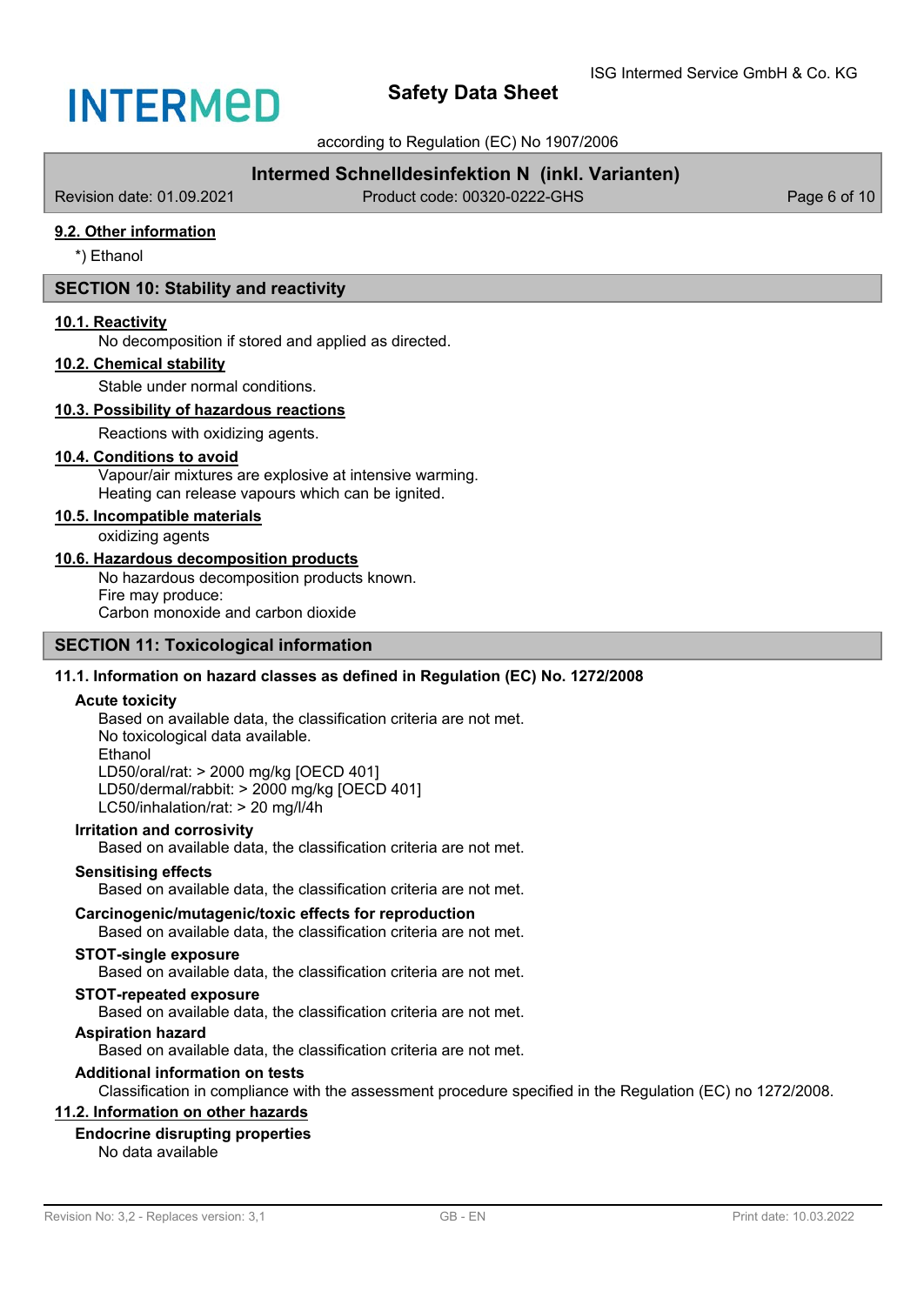

according to Regulation (EC) No 1907/2006

## **Intermed Schnelldesinfektion N (inkl. Varianten)**

Revision date: 01.09.2021 Product code: 00320-0222-GHS Page 7 of 10

#### **Other information**

Contact with eyes may cause irritation.

Inhalation of vapours in high concentration can cause narcotic effects.

Components of the product may be absorbed into the body through the skin.

May cause irritation of the mucous membranes.

Repeated or prolonged exposure may cause skin irritation and dermatitis, due to degreasing properties of the product.

## **SECTION 12: Ecological information**

#### **12.1. Toxicity**

Ecological data are not available.

Ethanol LC50/Salmo gairdneri/24 h = 11200 mg/l NOEC/Fish = 250 mg/l [OECD 212] EC50/Ceriodaphnia dubia/48 h = 5012 mg/l EC50/Artemia salina/48 h =  $857$  mg/l NOEC/Ceriodaphnia dubia/10 d = 9,6 mg/l NOEC/Palaemonetes pugio = 79 mg/l EC50/Chlorella vulgaris/72 h = 275 mg/l EC10/Chlorella vulgaris/72 h = 11,5 mg/l EC50/Heterosigma akashiwo/96 h = 1900 mg/l EC50/Paramaecium caudatum/4 h = 5800 mg/l

### **12.2. Persistence and degradability**

No data available

Ethanol: Readily biodegradable (to OECD criteria).

## **12.3. Bioaccumulative potential**

No data available

### **12.4. Mobility in soil**

No data available

## **12.5. Results of PBT and vPvB assessment**

The substances in the mixture do not meet the PBT/vPvB criteria according to UK REACH.

## **12.6. Endocrine disrupting properties**

This product does not contain a substance that has endocrine disrupting properties with respect to non-target organisms as no components meets the criteria.

### **12.7. Other adverse effects**

Low hazard to waters.

#### **Further information**

Product is not allowed to discharge into the ground water or aquatic environment.

### **SECTION 13: Disposal considerations**

## **13.1. Waste treatment methods**

#### **Disposal recommendations**

Where possible recycling is preferred to disposal.

Can be incinerated, when in compliance with local regulations.

## **List of Wastes Code - residues/unused products**

070601 WASTES FROM ORGANIC CHEMICAL PROCESSES; wastes from the MFSU of fats, grease, soaps, detergents, disinfectants and cosmetics; aqueous washing liquids and mother liquors; hazardous waste

#### **Contaminated packaging**

Empty containers should be taken for local recycling, recovery or waste disposal.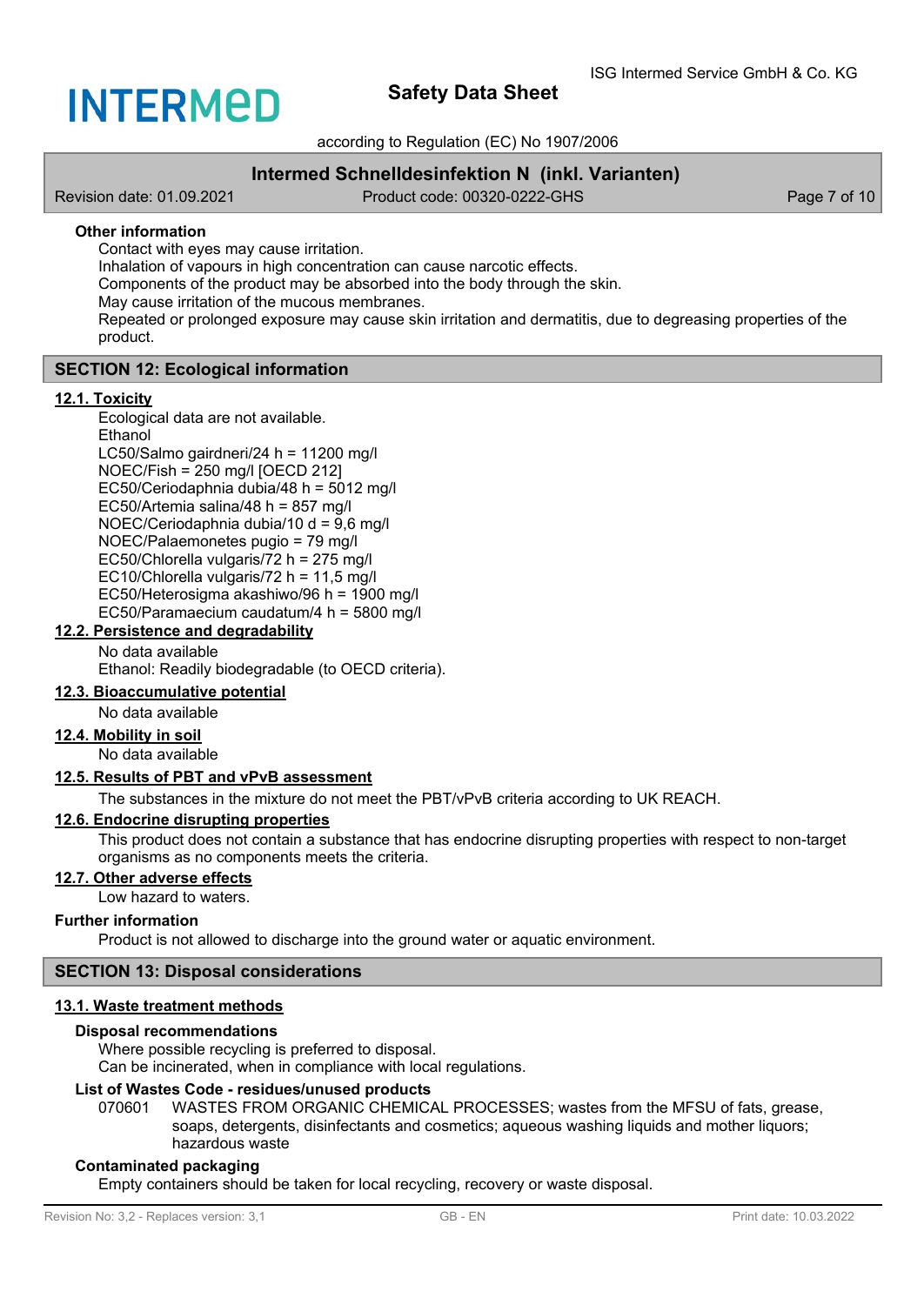# **INTERMED**

# **Safety Data Sheet**

according to Regulation (EC) No 1907/2006

## **Intermed Schnelldesinfektion N (inkl. Varianten)**

Revision date: 01.09.2021 Product code: 00320-0222-GHS Page 8 of 10

Contaminated packaging should be emptied as far as possible and after appropriate cleansing may be taken for reuse.

Packaging that cannot be cleaned should be disposed of like the product.

## **SECTION 14: Transport information**

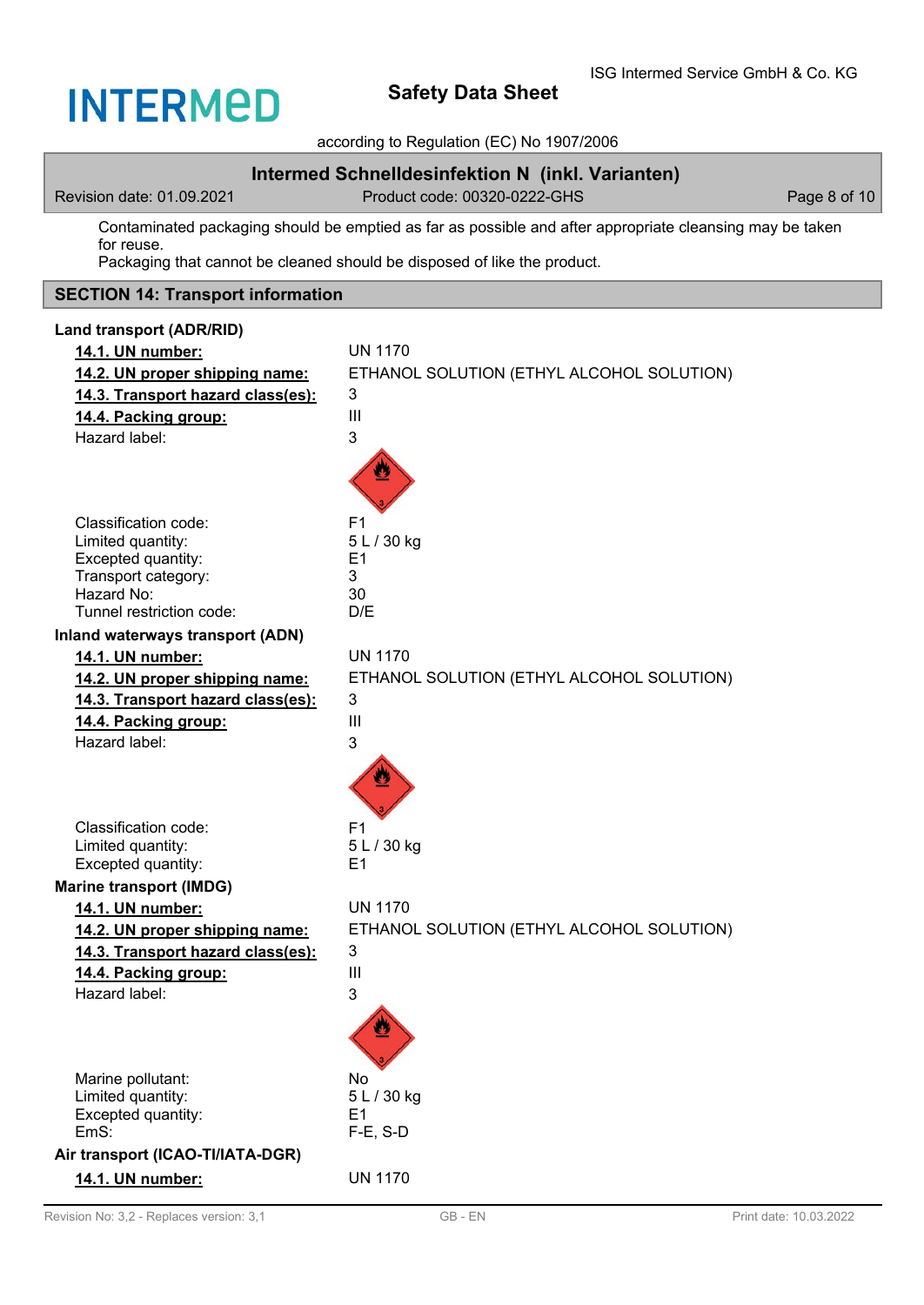

## according to Regulation (EC) No 1907/2006

| Revision date: 01.09.2021                                                                                                                                                                                                                | Intermed Schnelldesinfektion N (inkl. Varianten)<br>Product code: 00320-0222-GHS                                                                                                                                                                   | Page 9 of 10 |  |  |
|------------------------------------------------------------------------------------------------------------------------------------------------------------------------------------------------------------------------------------------|----------------------------------------------------------------------------------------------------------------------------------------------------------------------------------------------------------------------------------------------------|--------------|--|--|
| 14.2. UN proper shipping name:<br>14.3. Transport hazard class(es):<br>14.4. Packing group:<br>Hazard label:                                                                                                                             | ETHANOL SOLUTION (ETHYL ALCOHOL SOLUTION)<br>3<br>III<br>3                                                                                                                                                                                         |              |  |  |
| Limited quantity Passenger:<br>Passenger LQ:<br>Excepted quantity:<br>IATA-packing instructions - Passenger:                                                                                                                             | 10 <sub>L</sub><br>Y344<br>E1<br>355                                                                                                                                                                                                               |              |  |  |
| IATA-max. quantity - Passenger:<br>IATA-packing instructions - Cargo:<br>IATA-max. quantity - Cargo:                                                                                                                                     | 60 L<br>366<br>220L                                                                                                                                                                                                                                |              |  |  |
| 14.5. Environmental hazards                                                                                                                                                                                                              |                                                                                                                                                                                                                                                    |              |  |  |
| ENVIRONMENTALLY HAZARDOUS: No                                                                                                                                                                                                            |                                                                                                                                                                                                                                                    |              |  |  |
| 14.6. Special precautions for user<br>Take the usual precautions when handling with chemicals.<br>14.7. Maritime transport in bulk according to IMO instruments<br>The transport takes place only in approved and appropriate packaging. |                                                                                                                                                                                                                                                    |              |  |  |
| <b>SECTION 15: Regulatory information</b>                                                                                                                                                                                                |                                                                                                                                                                                                                                                    |              |  |  |
|                                                                                                                                                                                                                                          | 15.1. Safety, health and environmental regulations/legislation specific for the substance or mixture                                                                                                                                               |              |  |  |
| <b>EU regulatory information</b><br>Restrictions on use (REACH, annex XVII):<br>Entry 3, Entry 40, Entry 75<br>2004/42/EC (VOC):<br>Information according to 2012/18/EU  P5c FLAMMABLE LIQUIDS                                           | $< 50 \%$                                                                                                                                                                                                                                          |              |  |  |
| (SEVESO III):                                                                                                                                                                                                                            |                                                                                                                                                                                                                                                    |              |  |  |
| <b>Additional information</b><br>Regulation (EC) No 648/2004 (Regulation on detergents):<br>< 5% Non-ionic surfactants                                                                                                                   |                                                                                                                                                                                                                                                    |              |  |  |
| National regulatory information                                                                                                                                                                                                          |                                                                                                                                                                                                                                                    |              |  |  |
| <b>Employment restrictions:</b>                                                                                                                                                                                                          | Observe restrictions to employment for juveniles according to the 'juvenile<br>work protection guideline' (94/33/EC). Observe employment restrictions<br>under the Maternity Protection Directive (92/85/EEC) for expectant or<br>nursing mothers. |              |  |  |
| Water hazard class (D):                                                                                                                                                                                                                  | 1 - slightly hazardous to water                                                                                                                                                                                                                    |              |  |  |
| 15.2. Chemical safety assessment                                                                                                                                                                                                         |                                                                                                                                                                                                                                                    |              |  |  |
|                                                                                                                                                                                                                                          | For this substance a chemical safety assessment has not been carried out.                                                                                                                                                                          |              |  |  |
| <b>SECTION 16: Other information</b>                                                                                                                                                                                                     |                                                                                                                                                                                                                                                    |              |  |  |

## **Changes**

Changes in section: 1, 2, 9